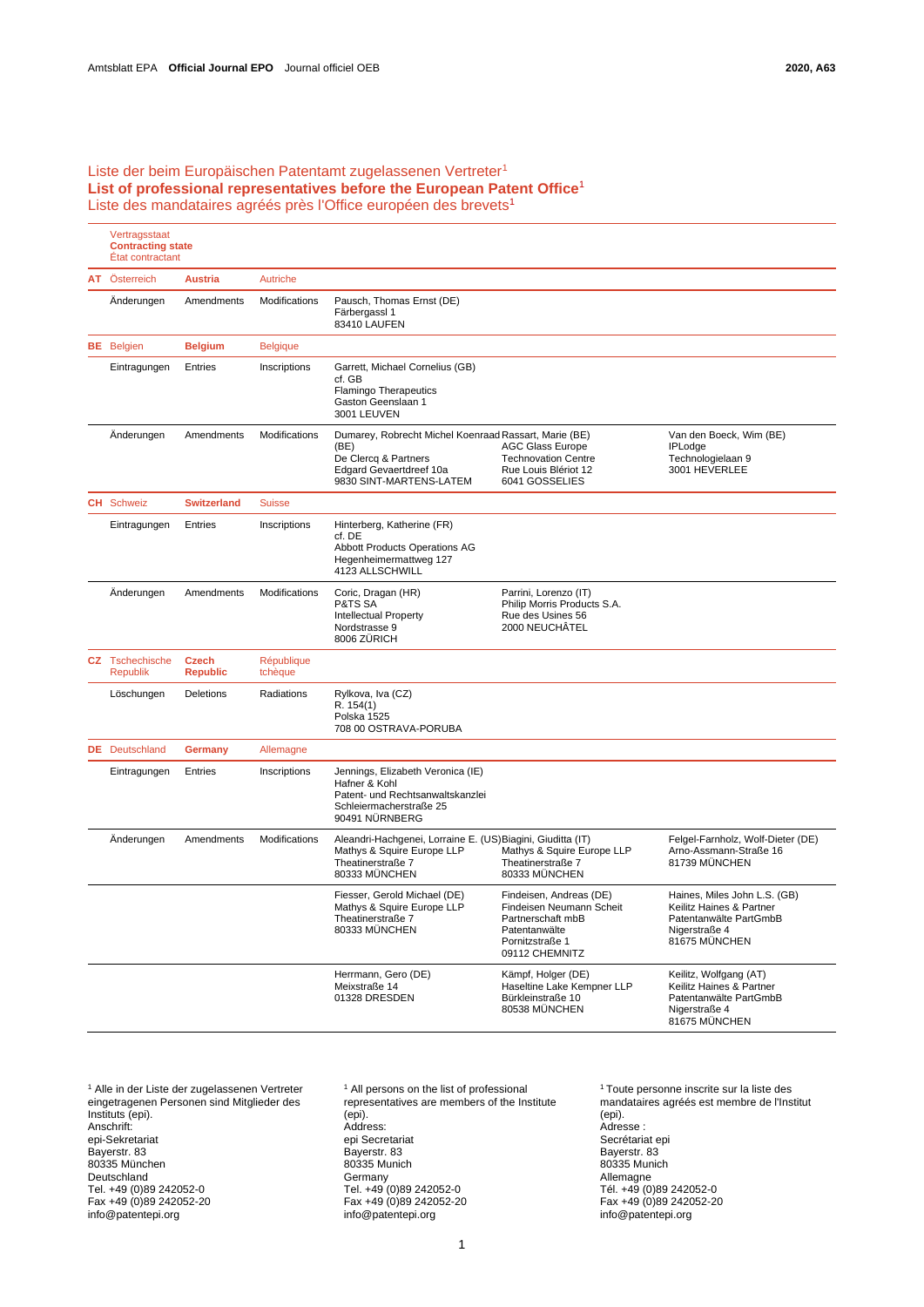| Vertragsstaat<br><b>Contracting state</b><br>État contractant |                                 |               |                                                                                                                                                               |                                                                                                                                  |                                                                                                                                                       |
|---------------------------------------------------------------|---------------------------------|---------------|---------------------------------------------------------------------------------------------------------------------------------------------------------------|----------------------------------------------------------------------------------------------------------------------------------|-------------------------------------------------------------------------------------------------------------------------------------------------------|
|                                                               |                                 |               | Koukounis, Andrea (DE)<br>Michalski Hüttermann & Partner<br>Patentanwälte mbB<br>Hafenspitze<br>Speditionstraße 21<br>40221 DÜSSELDORF                        | Miao, Tianhao (CN)<br>Fasangartenstraße 93a<br>81549 MÜNCHEN                                                                     | Miedl, Stefan (DE)<br>Wallinger Ricker Schlotter Tostmann<br>Patent- und Rechtsanwälte<br>Partnerschaft mbB<br>Zweibrückenstraße 5-7<br>80331 MÜNCHEN |
|                                                               |                                 |               | Raiser, Franz (DE)<br>Willibaldstraße 153<br>80689 MÜNCHEN                                                                                                    | Sattler de Sousa e Brito, Clara (DE)<br>Arroba Patentanwaltsgesellschaft<br>mbH<br>Schönfeldstraße 17<br>80539 MÜNCHEN           | Steinmetz, Martin (AT)<br>Arndtstraße 29<br>70197 STUTTGART                                                                                           |
|                                                               |                                 |               | Wenck, Kirstin (DE)<br>Mathys & Squire Europe LLP<br>Theatinerstraße 7<br>80333 MÜNCHEN                                                                       | Werner, Georg Johannes (DE)<br>Die Patenterie GbR<br>Patent- und Rechtsanwaltssozietät<br>Nürnberger Straße 19<br>95448 BAYREUTH | Wietzke, Andreas (DE)<br>Mathys & Squire Europe LLP<br>Theatinerstraße 7<br>80333 MÜNCHEN                                                             |
|                                                               |                                 |               | Wildschütte, Matthias Bernd (DE)<br>Azamstraße 13<br>86971 PEITING                                                                                            |                                                                                                                                  |                                                                                                                                                       |
| Löschungen                                                    | <b>Deletions</b>                | Radiations    | Hinterberg, Katherine (FR)<br>cf. CH<br>Sandoz International GmbH<br>Industriestraße 25<br>83607 HOLZKIRCHEN                                                  | Lauer-Kopcsanyi, Magdolna (HU)<br>R. 154(1)<br>Landstraße 38<br>79809 WEILHEIM                                                   | Scherzberg, Andreas Hans (DE)<br>R. 154(1)<br>c/o Chemetall GmbH<br>Patente, Marken und Lizenzen<br>Trakehner Straße 3<br>60487 FRANKFURT AM MAIN     |
|                                                               |                                 |               | Wein, Elmar Michael (DE)<br>R. 154(1)<br>Germanenweg 29<br>65527 NIEDERNHAUSEN                                                                                |                                                                                                                                  |                                                                                                                                                       |
| <b>ES</b> Spanien                                             | <b>Spain</b>                    | Espagne       |                                                                                                                                                               |                                                                                                                                  |                                                                                                                                                       |
| Eintragungen                                                  | Entries                         | Inscriptions  | Serravalle, Marco (IT)<br>cf. IT<br>Marco Serravalle S.L.<br>Carretera Playa San Juan<br>Residence Marazul, Bungalow A112<br>38678 ADEJE                      |                                                                                                                                  |                                                                                                                                                       |
| <b>FR</b> Frankreich                                          | <b>France</b>                   | France        |                                                                                                                                                               |                                                                                                                                  |                                                                                                                                                       |
| Eintragungen                                                  | Entries                         | Inscriptions  | Desvignes, Agnès (FR)<br>Safran<br>Centre d'Excellence Propriété<br>Intellectuelle<br>rue des jeunes bois - Châteaufort<br>CS80112<br>78772 MAGNY-LES-HAMEAUX |                                                                                                                                  |                                                                                                                                                       |
| Änderungen                                                    | Amendments                      | Modifications | Claudel, Amaury (FR)<br>Atos<br><b>River Ouest</b><br>80, quai Voltaire<br>95870 BEZONS                                                                       | O'Gara, Margaret Mary (IE)<br>Nanobiotix<br>60, rue de Wattignies<br>75012 PARIS                                                 | Pourrier, Alexandre (FR)<br><b>Basaltic</b><br>Service Adrenaline<br>42, rue de Maubeuge, CS70049<br>75009 PARIS                                      |
|                                                               |                                 |               | Renaud-Goud, Thierry (FR)<br>Provel Industrie<br>23, cours des Alpes<br>13650 MEYRARGUES                                                                      |                                                                                                                                  |                                                                                                                                                       |
| Löschungen                                                    | Deletions                       | Radiations    | Texier, Christian (FR)<br>R. 154(1)<br>126, rue de Tocqueville<br><b>75017 PARIS</b>                                                                          |                                                                                                                                  |                                                                                                                                                       |
| <b>GB</b> Vereinigtes<br>Königreich                           | <b>United</b><br><b>Kingdom</b> | Royaume-Uni   |                                                                                                                                                               |                                                                                                                                  |                                                                                                                                                       |
| Eintragungen                                                  | Entries                         | Inscriptions  | Crawford, Andrew (GB)<br>cf. NL<br><b>T0DAY</b><br>The Foundry, Hammersmith<br>LONDON W6 8AF                                                                  |                                                                                                                                  |                                                                                                                                                       |
| Änderungen                                                    | Amendments                      | Modifications | Adams, James (GB)<br>Lean IP<br>Office 2/1<br>211 Dumbarton Road<br>GLASGOW G11 6AA                                                                           | Archibald, Jennifer Leslie (GB)<br>cf. Finnegan, Jennifer Leslie (GB)                                                            | Bedford, Grant Richard (GB)<br>67 Park End<br>BROMLEY, KENT BR1 4AW                                                                                   |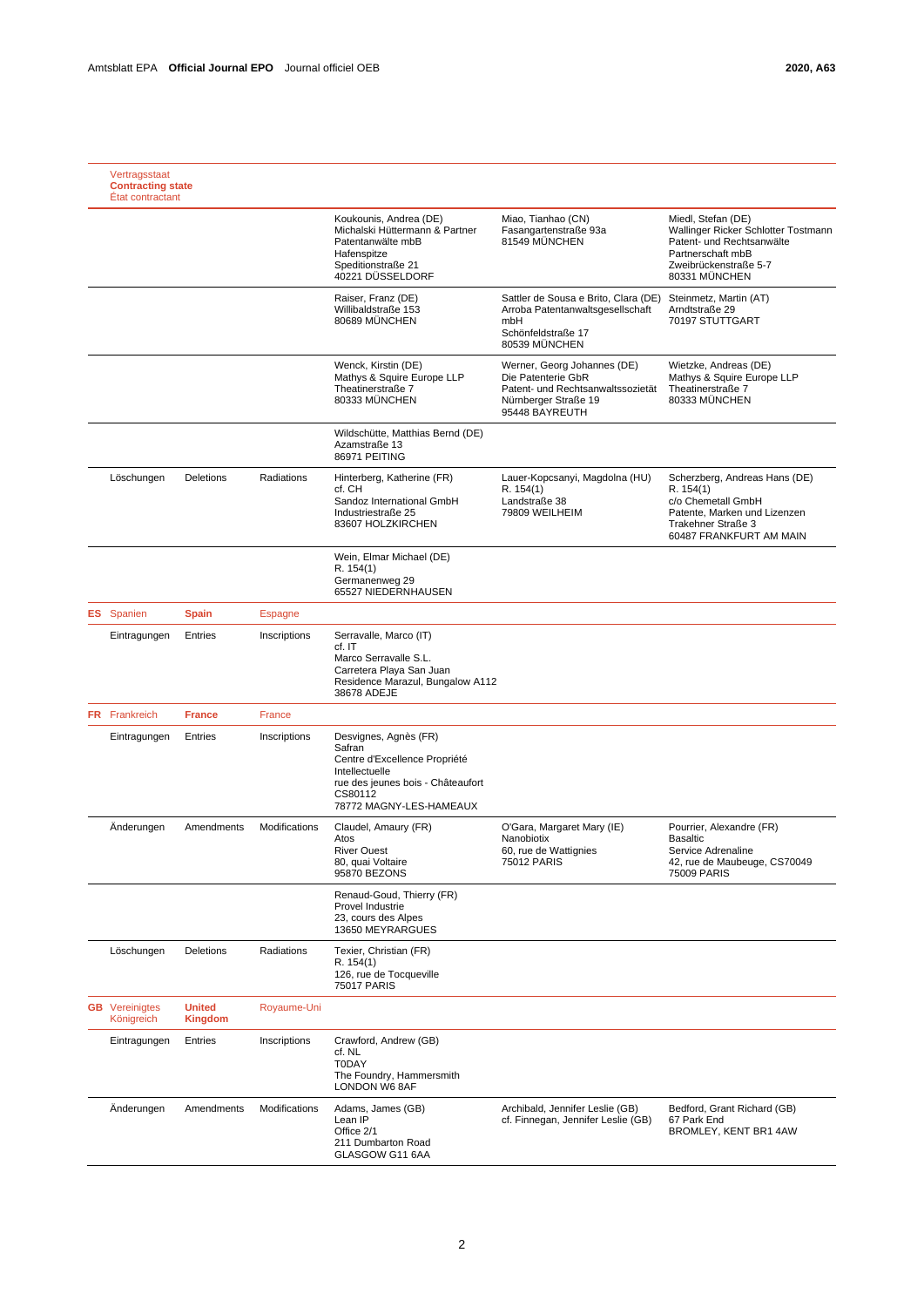|    | Vertragsstaat<br><b>Contracting state</b><br>État contractant |                |               |                                                                                                                                            |                                                                                                                                                                                                    |                                                                                                                                              |
|----|---------------------------------------------------------------|----------------|---------------|--------------------------------------------------------------------------------------------------------------------------------------------|----------------------------------------------------------------------------------------------------------------------------------------------------------------------------------------------------|----------------------------------------------------------------------------------------------------------------------------------------------|
|    |                                                               |                |               | Bloor, Sam (GB)<br>Definition IP Limited<br>The Core<br>Newcastle Helix<br><b>Bath Lane</b><br>NEWCASTLE UPON TYNE NE4<br>5TF              | Campbell, Joanne Marie (GB)<br>Schlumberger Oilfield Services (UK) Reckitt Benckiser<br>Stonehouse Technology Centre<br><b>Stroudwater Business Park</b><br>Stonehouse<br>GLOUCESTERSHIRE GL10 3SX | Curran, Clair (GB)<br>Corporate Services Limited<br>Legal Department - Patents Group<br>Dansom Lane<br>HULL HU8 7DS                          |
|    |                                                               |                |               | Eddowes, Simon (GB)<br><b>Hexcel Composites Limited</b><br>c/o The Stackvard<br>Park Lane<br>SKILLINGTON NG33 5HH                          | Finnegan, Jennifer Leslie (GB)<br>Carpmaels & Ransford LLP<br>One Southampton Row<br>LONDON WC1B 5HA                                                                                               | Gallafent, Alison (GB)<br>Dentons UK and Middle East LLP<br>One Fleet Place<br><b>LONDON EC4M 7WS</b>                                        |
|    |                                                               |                |               | Garrison, Christopher Sinclair (GB)<br>Weybrook Cottage<br>Haslemere<br>SURREY GU27 1ET                                                    | Gee, Rachel Sarah (GB)<br>cf. Kelly, Rachel Sarah (GB)                                                                                                                                             | Headley, Timothy Quinlan (GB)<br>Marks & Clerk LLP<br>15 Fetter Lane<br>LONDON EC4A 1BW                                                      |
|    |                                                               |                |               | Jones, Cerian (GB)<br>Cerian Jones IP<br>Bristol & Bath Science Park<br>Dirac Crescent<br><b>Emersons Green</b><br><b>BRISTOL BS16 7FR</b> | Kelly, Rachel Sarah (GB)<br>Johnson Matthey<br><b>Technology Centre</b><br><b>Blount's Court</b><br>SONNING COMMON RG4 9NH                                                                         | Mukhtar, Amira (GB)<br>Mars Wrigley Confectionery UK<br>Limited<br>3D Dundee Road<br>SLOUGH SL1 4LG                                          |
|    |                                                               |                |               | Ouzman IP Ltd.<br>Suite 3<br>13 Main Street<br>Milngavie<br>GLASGOW G62 6BJ                                                                | Ouzman, Beverley Nicola Claire (GB) Pignier, Alexandre John André (FR)<br>Haley Guiliano International LLP<br>26-28 Bedford Row<br>LONDON WC1R 4HE                                                 | Pols, Ronald Maarten (NL)<br><b>Hexcel Composites Limited</b><br>c/o The Stackyard<br>Park Lane<br>SKILLINGTON NG33 5HH                      |
|    |                                                               |                |               | Povey, Alexander W.G. (GB)<br>64B Bullocks Lane<br>HERTFORD, HERTS. SG13 8BT                                                               | Simpson, Tobias Rutger (GB)<br>Hoffmann Eitle<br>Harmsworth House<br>13-15 Bouverie Street<br>LONDON EC4Y 8DP                                                                                      |                                                                                                                                              |
|    | Löschungen                                                    | Deletions      | Radiations    | Britter, Keith Palmer (GB)<br>R. 154(1)<br>2 Kingsfield House<br>Hadrian Way<br>BALDOCK, HERTFORDSHIRE SG7 40 Basinghall Street<br>6FR     | Carr, Louise (GB)<br>R. 154(1)<br>Mewburn Ellis LLP<br><b>City Tower</b><br>LONDON EC2V 5DE                                                                                                        | Garrett, Michael Cornelius (GB)<br>cf. BE<br><b>Shothanger Consulting</b><br>Shothanger Hill<br><b>Bury Rise</b><br>BOVINGDON, HERTS HP3 0DN |
|    |                                                               |                |               | Greenwood, John David (GB)<br>R. 154(1)<br>Cherry Down<br>Vicarage Road<br>TUNBRIDGE WELLS TN4 0SN                                         |                                                                                                                                                                                                    |                                                                                                                                              |
| IΕ | Irland                                                        | <b>Ireland</b> | Irlande       |                                                                                                                                            |                                                                                                                                                                                                    |                                                                                                                                              |
|    | Löschungen                                                    | Deletions      | Radiations    | Lucy, Sinéad (IE)<br>R. 154(1)<br>Hanna Moore + Curley<br>Garryard House<br>25/26 Earlsfort Terrace<br>DUBLIN 2, D02 PX51                  |                                                                                                                                                                                                    |                                                                                                                                              |
| ΙT | Italien                                                       | <b>Italy</b>   | Italie        |                                                                                                                                            |                                                                                                                                                                                                    |                                                                                                                                              |
|    | Änderungen                                                    | Amendments     | Modifications | Finetti, Claudia (IT)<br>Bugnion S.p.A.<br>Viale Lancetti, 17<br><b>20158 MILANO</b>                                                       | Rondano, Davide (IT)<br>Società Italiana Brevetti S.p.A.<br>Via Carducci, 8<br>20123 MILANO                                                                                                        | Rossetti, Elena (IT)<br>Basell Poliolefine Italia S.r.I.<br><b>Intellectual Property</b><br>Piazzale G. Donegani, 12<br>44100 FERRARA        |
|    | Löschungen                                                    | Deletions      | Radiations    | Serravalle, Marco (IT)<br>cf. ES<br>Serravalle s.a.s<br>Via G. Matteotti, 21/23<br>26854 CORNEGLIANO LAUDENSE<br>(LO)                      |                                                                                                                                                                                                    |                                                                                                                                              |
|    | LV Lettland                                                   | Latvia         | Lettonie      |                                                                                                                                            |                                                                                                                                                                                                    |                                                                                                                                              |
|    | Anderungen                                                    | Amendments     | Modifications | Ivanova, Ludmila (LV)<br>Rigas Stradina universitate<br>Dzirciema iela 16<br><b>1017 RIGA</b>                                              |                                                                                                                                                                                                    |                                                                                                                                              |
|    | Löschungen                                                    | Deletions      | Radiations    | Kuzans, Marks (LV)<br>R. 154(1)<br>Agency Tria Robit<br>P.O. Box 22<br>1010 RIGA                                                           | Smideberga, Inara (LV)<br>R. 154(1)<br>Agency Intels<br>1. Academy Sq.<br><b>1050 RIGA</b>                                                                                                         |                                                                                                                                              |